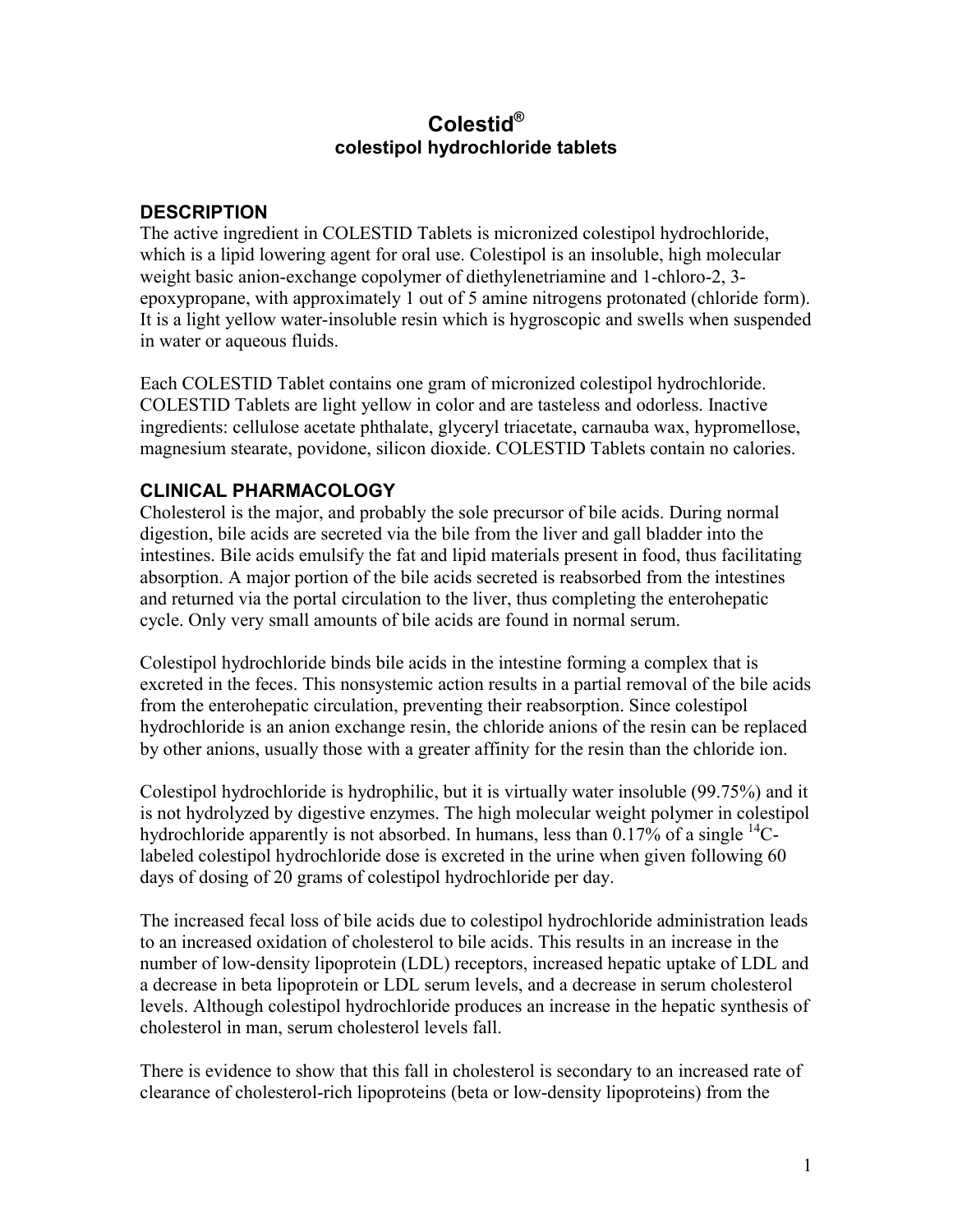plasma. Serum triglyceride levels may increase or remain unchanged in colestipol hydrochloride treated patients.

The decline in serum cholesterol levels with colestipol hydrochloride treatment is usually evident by one month. When colestipol hydrochloride is discontinued, serum cholesterol levels usually return to baseline levels within one month. Periodic determinations of serum cholesterol levels as outlined in the National Cholesterol Education Program (NCEP) guidelines, should be done to confirm a favorable initial and long-term response.<sup>1</sup>

In a large, placebo-controlled, multiclinic study, the LRC-CPPT<sup>2</sup>, hypercholesterolemic subjects treated with cholestyramine, a bile-acid sequestrant with a mechanism of action and an effect on serum cholesterol similar to that of colestipol hydrochloride, had reductions in total and LDL-C. Over the 7-year study period the cholestyramine group experienced a 19% reduction (relative to the incidence in the placebo group) in the combined rate of coronary heart disease (CHD) death plus nonfatal myocardial infarction (cumulative incidences of 7% cholestyramine and 8.6% placebo). The subjects included in the study were middle-aged men (aged 35–59) with serum cholesterol levels above 265 mg/dL, LDL-C above 175 mg/dL on a moderate cholesterol-lowering diet, and no history of heart disease. It is not clear to what extent these findings can be extrapolated to other segments of the hypercholesterolemic population not studied.

Treatment with colestipol results in a significant increase in lipoprotein LpAI. Lipoprotein LpAI is one of the two major lipoprotein particles within the high-density lipoprotein (HDL) density range<sup>3</sup>, and has been shown in cell culture to promote cholesterol efflux or removal from cells<sup>4</sup>. Although the significance of this finding has not been established in clinical studies, the elevation of the lipoprotein LpAI particle within the HDL fraction is consistent with an antiatherogenic effect of colestipol hydrochloride, even though little change is observed in HDL cholesterol (HDL-C).

In patients with heterozygous familial hypercholesterolemia who have not obtained an optimal response to colestipol hydrochloride alone in maximal doses, the combination of colestipol hydrochloride and nicotinic acid has been shown to further lower serum cholesterol, triglyceride, and LDL-cholesterol (LDL-C) values. Simultaneously, HDL-C values increased significantly. In many such patients it is possible to normalize serum lipid values. $5-7$ 

Preliminary evidence suggests that the cholesterol-lowering effects of lovastatin and the bile acid sequestrant, colestipol hydrochloride, are additive.

The effect of intensive lipid-lowering therapy on coronary atherosclerosis has been assessed by arteriography in hyperlipidemic patients. In these randomized, controlled clinical trials, patients were treated for two to four years by either conventional measures (diet, placebo, or in some cases low-dose resin), or with intensive combination therapy using diet and COLESTID Granules plus either nicotinic acid or lovastatin. When compared to conventional measures, intensive lipid-lowering combination therapy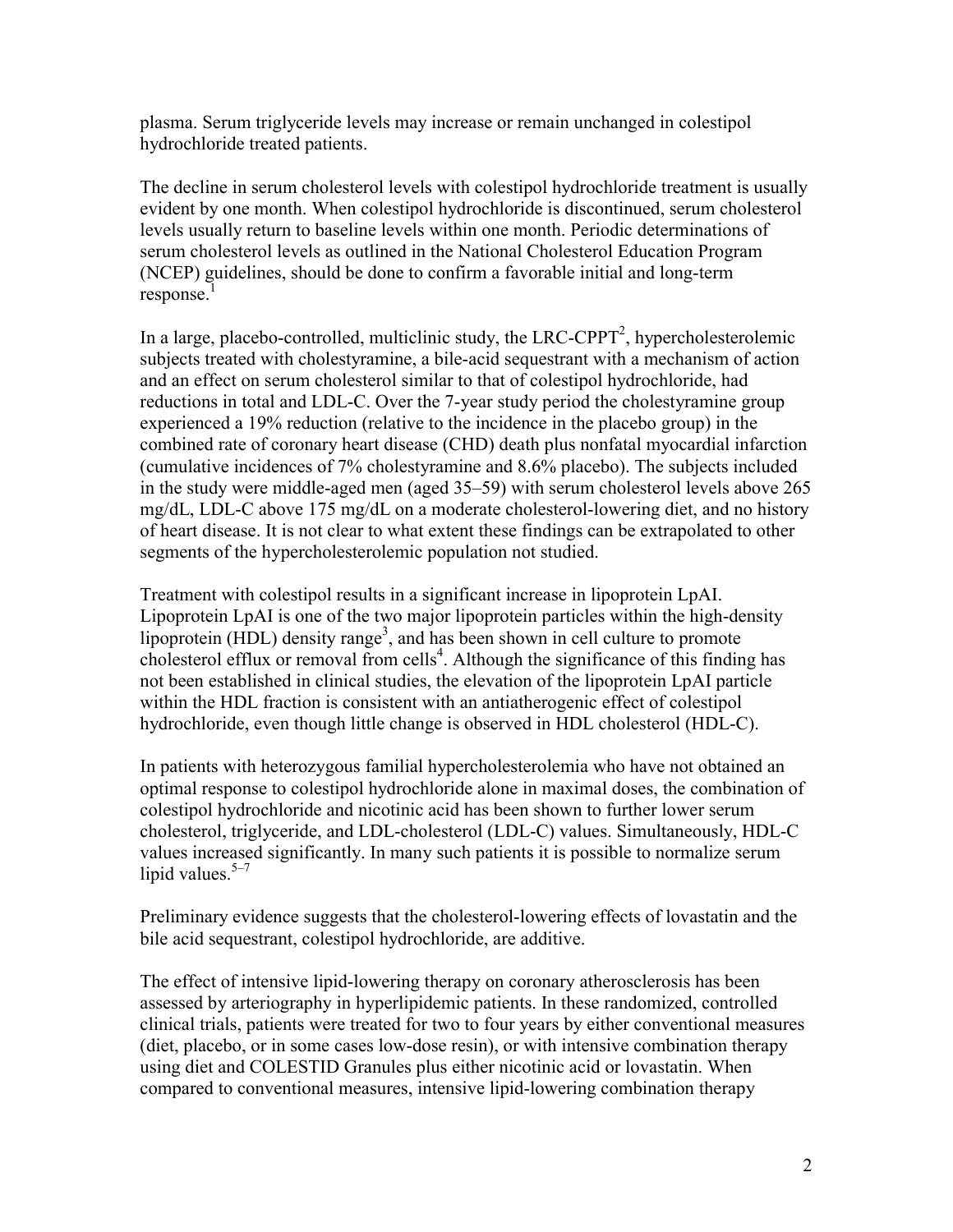significantly reduced the frequency of progression and increased the frequency of regression of coronary atherosclerotic lesions in patients with or at risk for coronary artery disease. $8-11$ 

### **INDICATIONS AND USAGE**

Since no drug is innocuous, strict attention should be paid to the indications and contraindications, particularly when selecting drugs for chronic long-term use.

COLESTID Tablets are indicated as adjunctive therapy to diet for the reduction of elevated serum total and LDL-C in patients with primary hypercholesterolemia (elevated LDL-C) who do not respond adequately to diet. Generally, COLESTID Tablets have no clinically significant effect on serum triglycerides, but with their use, triglyceride levels may be raised in some patients.

Therapy with lipid-altering agents should be a component of multiple risk factor intervention in those individuals at significantly increased risk for atherosclerotic vascular disease due to hypercholesterolemia. Treatment should begin and continue with dietary therapy (see NCEP guidelines). A minimum of six months of intensive dietary therapy and counseling should be carried out prior to initiation of drug therapy. Shorter periods may be considered in patients with severe elevations of LDL-C or with definite CHD.

According to the NCEP guidelines, the goal of treatment is to lower LDL-C, and LDL-C is to be used to initiate and assess treatment response. Only if LDL-C levels are not available, should the Total-C be used to monitor therapy. The NCEP treatment guidelines are shown below.

|                                                       | <b>Two or More</b><br><b>Other Risk</b><br>Factors** | <b>LDL-Cholesterol</b><br>$mg/dL$ (mmol/L) |                          |
|-------------------------------------------------------|------------------------------------------------------|--------------------------------------------|--------------------------|
| <b>Definite</b><br><b>Atherosclerotic</b><br>Disease* |                                                      | <b>Initiation</b><br>Level                 | Goal                     |
| N <sub>0</sub>                                        | N <sub>0</sub>                                       | $\geq$ 190<br>(24.9)                       | < 160<br>(4.1)           |
| N <sub>0</sub>                                        | Yes                                                  | $\geq 160$<br>(24.1)                       | < 130<br>(<3.4)          |
| Yes                                                   | Yes or No                                            | $\geq$ 130<br>$( \ge 3.4)$                 | $\leq 100$<br>$\leq$ 2.6 |

\* Coronary heart disease or peripheral vascular disease (including symptomatic carotid artery disease).

\*\* Other risk factors for coronary heart disease (CHD) include: age (males: ≥45 years; female: ≥55 years or premature menopause without estrogen replacement therapy); family history of premature CHD; current cigarette smoking; hypertension; confirmed HDL-C  $\leq$ 35 mg/dL (0.91 mmol/L); and diabetes mellitus. Subtract one risk factor if HDL-C is  $\geq 60$  mg/dL (1.6 mmol/L).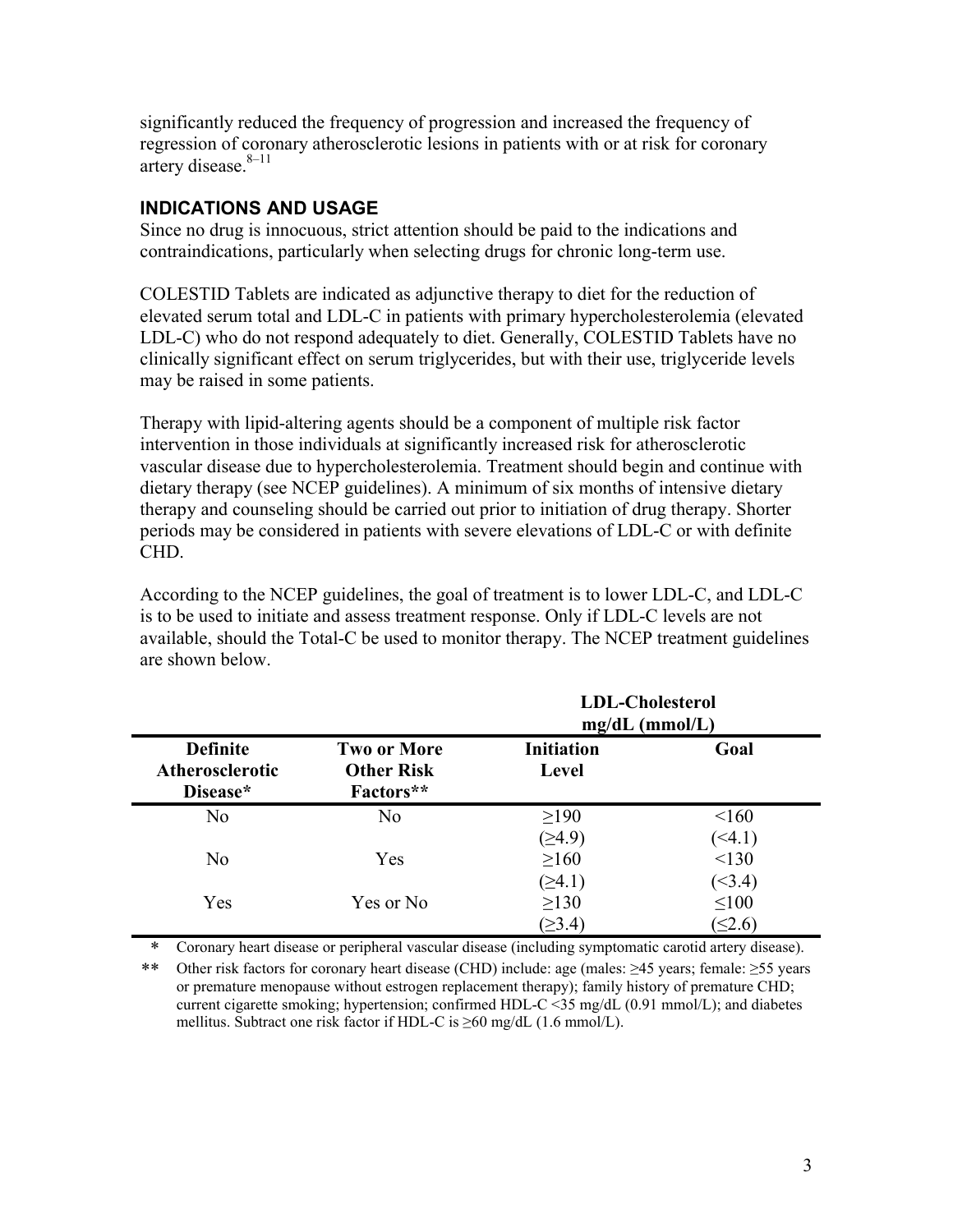#### **CONTRAINDICATIONS**

COLESTID Tablets are contraindicated in those individuals who have shown hypersensitivity to any of their components.

#### **PRECAUTIONS**

Prior to initiating therapy with COLESTID Tablets, secondary causes of hypercholesterolemia (e.g., poorly controlled diabetes mellitus, hypothyroidism, nephrotic syndrome, dysproteinemias, obstructive liver disease, other drug therapy, alcoholism), should be excluded, and a lipid profile performed to assess total cholesterol, HDL-C, and triglycerides (TG). For individuals with TG less than 400 mg/dL (<4.5 mmol/L), LDL-C can be estimated using the following equation:

LDL-C = Total cholesterol –  $[(Triglycerides/5) + HDL-C]$ 

For TG levels >400 mg/dL, this equation is less accurate and LDL-C concentrations should be determined by ultracentrifugation. In hypertriglyceridemic patients, LDL-C may be low or normal despite elevated Total-C. In such cases COLESTID Tablets may not be indicated.

Because it sequesters bile acids, colestipol hydrochloride may interfere with normal fat absorption and, thus, may reduce absorption of folic acid and fat soluble vitamins such as A, D, and K.

Chronic use of colestipol hydrochloride may be associated with an increased bleeding tendency due to hypoprothrombinemia from vitamin K deficiency. This will usually respond promptly to parenteral vitamin  $K_1$  and recurrences can be prevented by oral administration of vitamin  $K_1$ .

Serum cholesterol and triglyceride levels should be determined periodically based on NCEP guidelines to confirm a favorable initial and adequate long-term response.

COLESTID Tablets may produce or severely worsen pre-existing constipation. The dosage should be increased gradually in patients to minimize the risk of developing fecal impaction. In patients with pre-existing constipation, the starting dose should be 2 grams once or twice a day. Increased fluid and fiber intake should be encouraged to alleviate constipation and a stool softener may occasionally be indicated. If the initial dose is well tolerated, the dose may be increased as needed by a further 2 to 4 grams/day (at monthly intervals) with periodic monitoring of serum lipoproteins. If constipation worsens or the desired therapeutic response is not achieved at 2 to 16 grams/day, combination therapy or alternate therapy should be considered. Particular effort should be made to avoid constipation in patients with symptomatic coronary artery disease. Constipation associated with COLESTID Tablets may aggravate hemorrhoids.

While there have been no reports of hypothyroidism induced in individuals with normal thyroid function, the theoretical possibility exists, particularly in patients with limited thyroid reserve.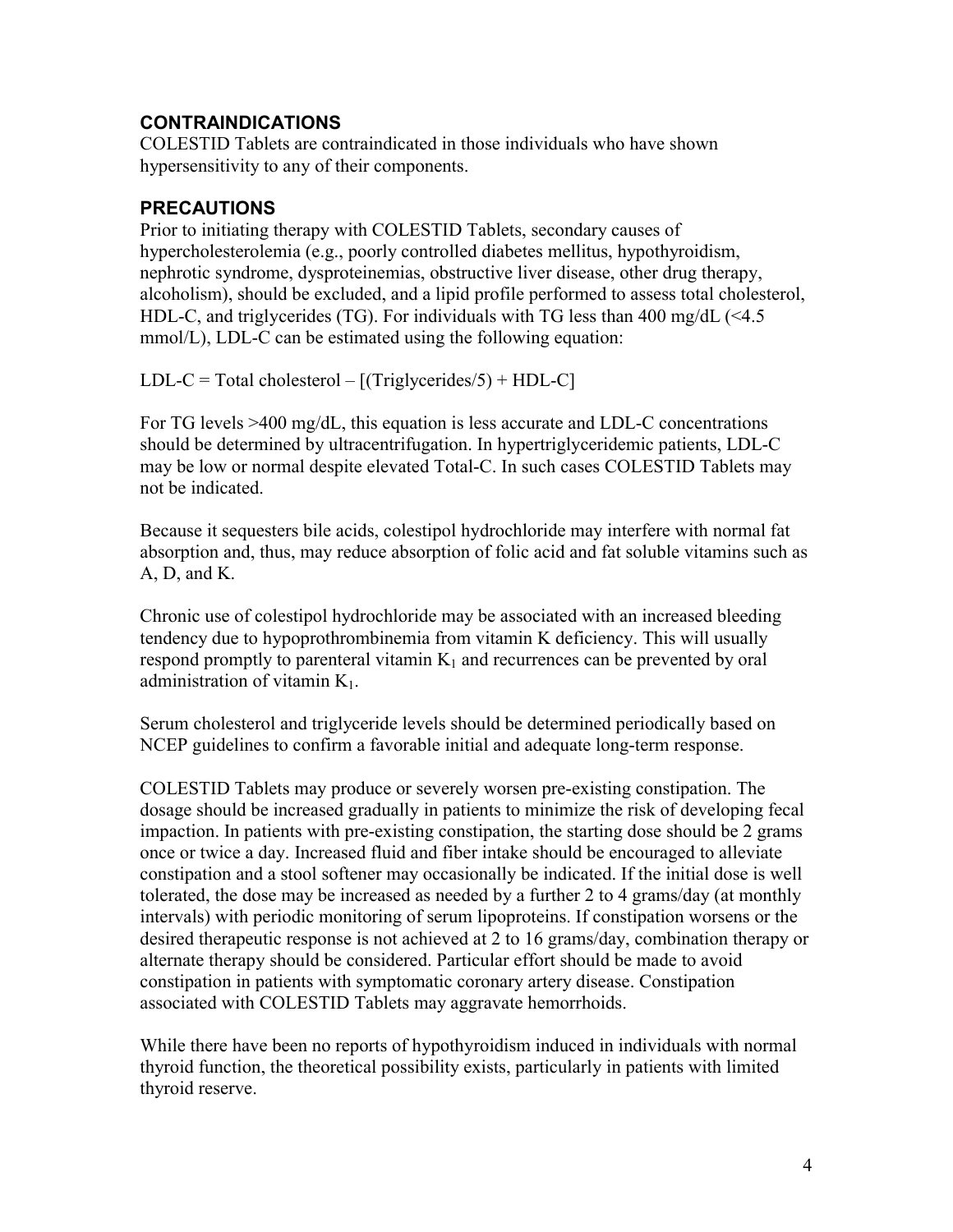Since colestipol hydrochloride is a chloride form of an anion exchange resin, there is a possibility that prolonged use may lead to the development of hyperchloremia acidosis.

#### **Carcinogenesis, Mutagenesis and Impairment of Fertility**

In studies conducted in rats in which cholestyramine resin (a bile acid sequestering agent similar to colestipol hydrochloride) was used as a tool to investigate the role of various intestinal factors, such as fat, bile salts, and microbial flora, in the development of intestinal tumors induced by potent carcinogens, the incidence of such tumors was observed to be greater in cholestyramine resin treated rats than in control rats.

The relevance of this laboratory observation from studies in rats with cholestyramine resin to the clinical use of COLESTID Tablets is not known. In the LRC-CPPT study referred to above, the total incidence of fatal and nonfatal neoplasms was similar in both treatment groups. When the many different categories of tumors are examined, various alimentary system cancers were somewhat more prevalent in the cholestyramine group. The small numbers and the multiple categories prevent conclusions from being drawn. Further follow-up of the LRC-CPPT participants by the sponsors of that study is planned for cause-specific mortality and cancer morbidity. When colestipol hydrochloride was administered in the diet to rats for 18 months, there was no evidence of any drug related intestinal tumor formation. In the Ames assay, colestipol hydrochloride was not mutagenic.

### **Use in Pregnancy**

Since colestipol hydrochloride is essentially not absorbed systemically (less than 0.17% of the dose), it is not expected to cause fetal harm when administered during pregnancy in recommended dosages. There are no adequate and well-controlled studies in pregnant women, and the known interference with absorption of fat-soluble vitamins may be detrimental even in the presence of supplementation. The use of COLESTID tablets in pregnancy or by women of childbearing potential requires that the potential benefits of drug therapy be weighed against possible hazards to the mother or child.

#### **Nursing Mothers**

Caution should be exercised when COLESTID Tablets are administered to a nursing mother. The possible lack of proper vitamin absorption described in the "Pregnancy" section may have an effect on nursing infants.

### **Pediatric Use**

Safety and effectiveness in the pediatric population have not been established.

### **Information for Patients**

COLESTID Tablets may be larger than pills you have taken before. If you have had swallowing problems or choking with food, liquids or other tablets or capsules in the past, you should discuss this with your doctor before taking COLESTID Tablets.

It is important that you take COLESTID Tablets correctly: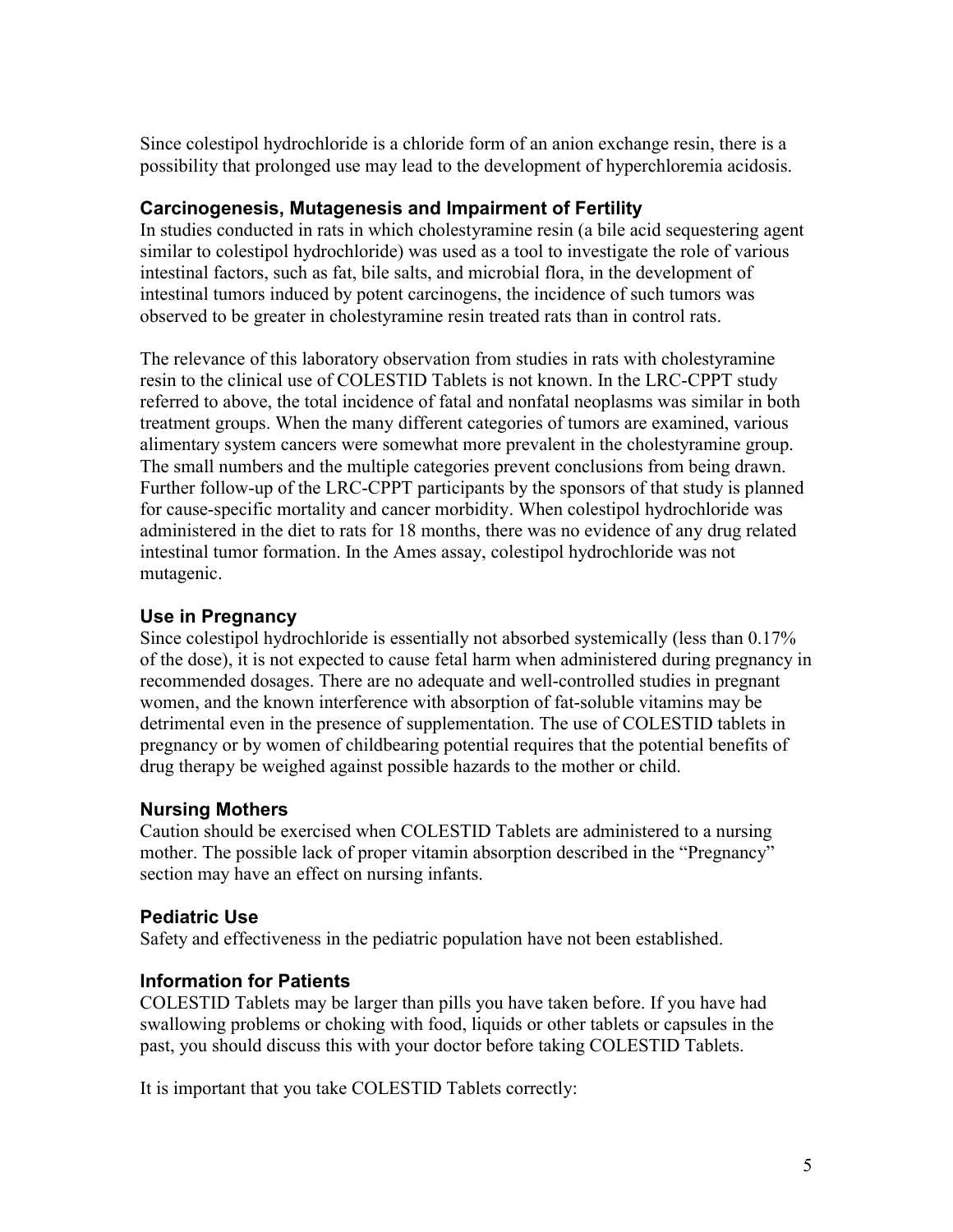- 1. Always take one tablet at a time and swallow promptly.
- 2. Swallow each tablet whole. Do not cut, crush, or chew the tablets.
- 3. COLESTID Tablets must be taken with water or another liquid that you prefer. Swallowing the tablets will be easier if you drink plenty of liquid as you swallow each tablet.

Difficulty swallowing and temporary obstruction of the esophagus (the tube between your mouth and stomach) have been rarely reported in patients taking COLESTID Tablets. If a tablet does get stuck after you swallow it, you may notice pressure or discomfort. If this happens to you, you should contact your doctor. Do not take COLESTID Tablets again without your doctor's advice.

If you are taking other medications, you should take them at least one hour before or four hours after taking COLESTID Tablets.

#### **DRUG INTERACTIONS**

Since colestipol hydrochloride is an anion exchange resin, it may have a strong affinity for anions other than the bile acids. *In vitro* studies have indicated that colestipol hydrochloride binds a number of drugs. Therefore, COLESTID Tablets may delay or reduce the absorption of concomitant oral medication. The interval between the administration of COLESTID Tablets and any other medication should be as long as possible. Patients should take other drugs at least one hour before or four hours after COLESTID Tablets to avoid impeding their absorption.

Repeated doses of colestipol hydrochloride given prior to a single dose of propranolol in human trials have been reported to decrease propranolol absorption. However, in a follow-up study in normal subjects, single-dose administration of colestipol hydrochloride and propranolol and twice-a-day administration for 5 days of both agents did not affect the extent of propranolol absorption, but had a small yet statistically significant effect on its rate of absorption; the time to reach maximum concentration was delayed approximately 30 minutes. Effects on the absorption of other beta-blockers have not been determined. Therefore, patients on propranolol should be observed when COLESTID Tablets are either added or deleted from a therapeutic regimen.

Studies in humans show that the absorption of chlorothiazide as reflected in urinary excretion is markedly decreased even when administered one hour before colestipol hydrochloride. The absorption of tetracycline, furosemide, penicillin G, hydrochlorothiazide, and gemfibrozil was significantly decreased when given simultaneously with colestipol hydrochloride; these drugs were not tested to determine the effect of administration one hour before colestipol hydrochloride.

No depressant effect on blood levels in humans was noted when colestipol hydrochloride was administered with any of the following drugs: aspirin, clindamycin, clofibrate, methyldopa, nicotinic acid (niacin), tolbutamide, phenytoin or warfarin. Particular caution should be observed with digitalis preparations since there are conflicting results for the effect of colestipol hydrochloride on the availability of digoxin and digitoxin. The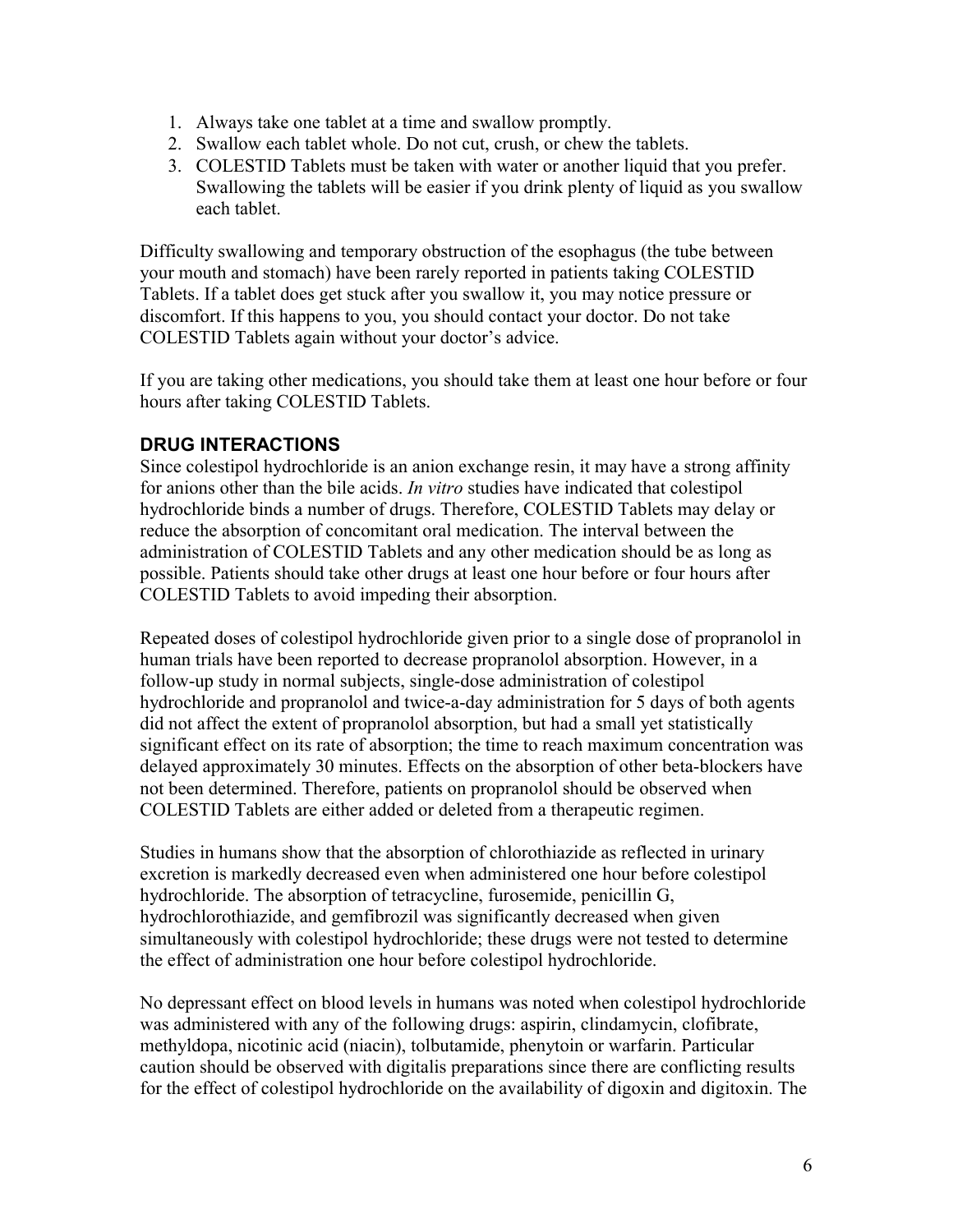potential for binding of these drugs if given concomitantly is present. Discontinuing colestipol hydrochloride could pose a hazard to health if a potentially toxic drug that is significantly bound to the resin has been titrated to a maintenance level while the patient was taking colestipol hydrochloride.

Bile acid binding resins may also interfere with the absorption of oral phosphate supplements and hydrocortisone.

A study has shown that cholestyramine binds bile acids and reduces mycophenolic acid exposure. As colestipol also binds bile acids, colestipol may reduce mycophenolic acid exposure and potentially reduce efficacy of mycophenolate mofetil.

### **ADVERSE REACTIONS Gastrointestinal**

The most common adverse reactions are confined to the gastrointestinal tract. To achieve minimal GI disturbance with an optimal LDL-C lowering effect, a gradual increase of dosage starting with 2 grams, once or twice daily is recommended. Constipation is the major single complaint and at times is severe. Most instances of constipation are mild, transient, and controlled with standard treatment. Increased fluid intake and inclusion of additional dietary fiber should be the first step; a stool softener may be added if needed. Some patients require decreased dosage or discontinuation of therapy. Hemorrhoids may be aggravated.

Other, less frequent gastrointestinal complaints consist of abdominal discomfort (abdominal pain and cramping), intestinal gas (bloating and flatulence), indigestion and heartburn, diarrhea and loose stools, and nausea and vomiting. Bleeding hemorrhoids and blood in the stool have been infrequently reported. Peptic ulceration, cholecystitis, and cholelithiasis have been rarely reported in patients receiving colestipol hydrochloride granules, and are not necessarily drug related.

Difficulty swallowing and transient esophageal obstruction have been rarely reported in patients taking COLESTID Tablets.

Transient and modest elevations of aspartate aminotransferase (AST, SGOT), alanine aminotransferase (ALT, SGPT) and alkaline phosphatase were observed on one or more occasions in various patients treated with colestipol hydrochloride.

The following nongastrointestinal adverse reactions have been reported with generally equal frequency in patients receiving COLESTID Tablets, colestipol granules, or placebo in clinical studies:

### **Cardiovascular**

Chest pain, angina, and tachycardia have been infrequently reported.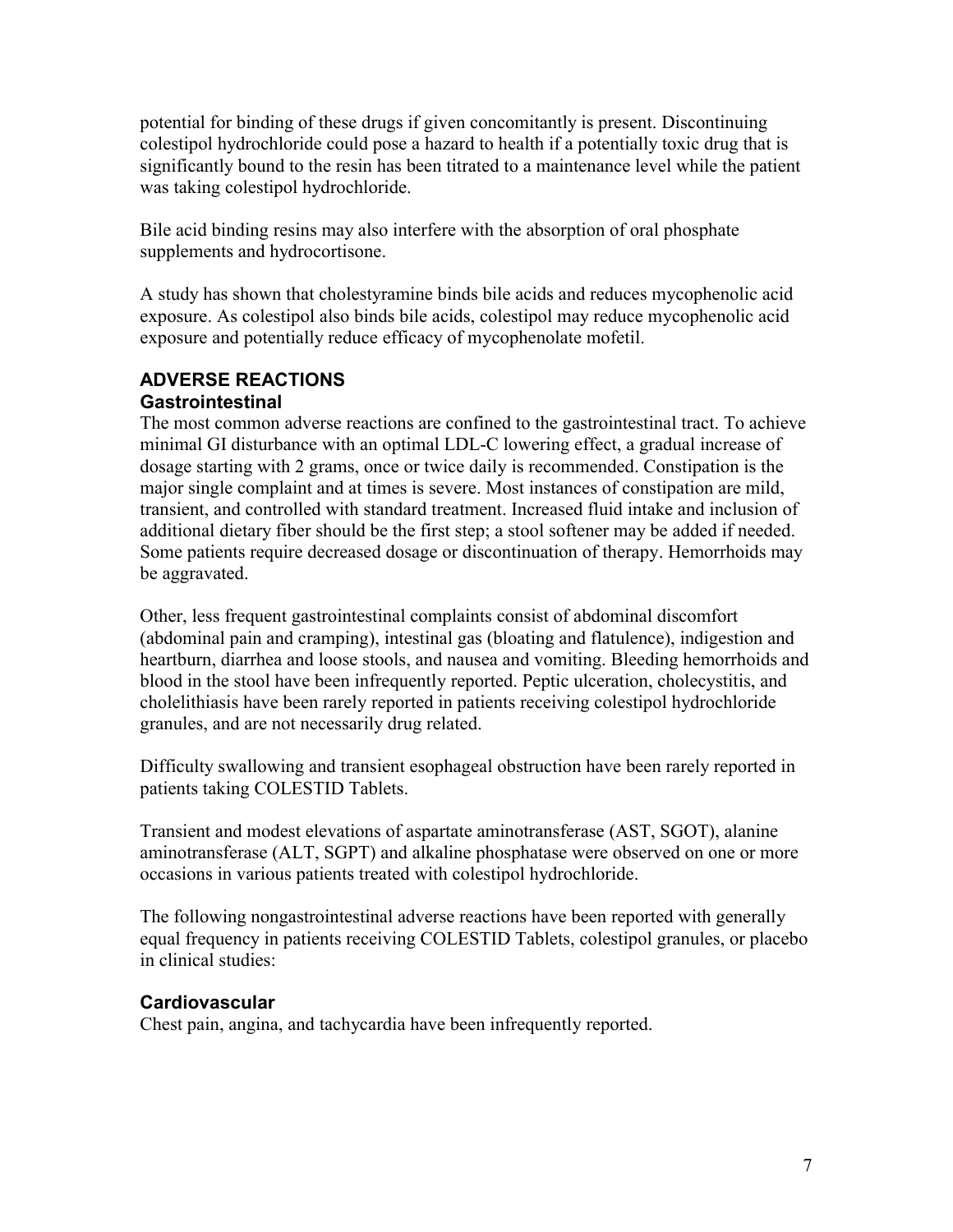#### **Hypersensitivity**

Rash has been infrequently reported. Urticaria and dermatitis have been rarely noted in patients receiving colestipol hydrochloride granules.

#### **Musculoskeletal**

Musculoskeletal pain, aches and pains in the extremities, joint pain and arthritis, and backache have been reported.

#### **Neurologic**

Headache, migraine headache, and sinus headache have been reported. Other infrequently reported complaints include dizziness, light-headedness, and insomnia.

#### **Miscellaneous**

Anorexia, fatigue, weakness, shortness of breath, and swelling of the hands or feet, have been infrequently reported.

### **OVERDOSAGE**

Overdosage of COLESTID Tablets has not been reported. Should overdosage occur, however, the chief potential harm would be obstruction of the gastrointestinal tract. The location of such potential obstruction, the degree of obstruction and the presence or absence of normal gut motility would determine treatment.

### **DOSAGE AND ADMINISTRATION**

For adults, COLESTID Tablets are recommended in doses of 2 to 16 grams/day given once or in divided doses. The starting dose should be 2 grams once or twice daily. Dosage increases of 2 grams, once or twice daily should occur at 1- or 2-month intervals. Appropriate use of lipid profiles as per NCEP guidelines including LDL-C and triglycerides, is advised so that optimal but not excessive doses are used to obtain the desired therapeutic effect on LDL-C level. If the desired therapeutic effect is not obtained at a dose of 2 to 16 grams/day with good compliance and acceptable side effects, combined therapy or alternate treatment should be considered.

COLESTID Tablets must be taken one at a time and be promptly swallowed whole, using plenty of water or other appropriate liquid. Do not cut, crush, or chew the tablets. Patients should take other drugs at least one hour before or four hours after COLESTID Tablets to minimize possible interference with their absorption. (See DRUG INTERACTIONS.)

# **Before Administration of COLESTID Tablets**

- 1. Define the type of hyperlipoproteinemia, as described in NCEP guidelines.
- 2. Institute a trial of diet and weight reduction.
- 3. Establish baseline serum total and LDL-C and triglyceride levels.

### **During Administration of COLESTID Tablets**

1. The patient should be carefully monitored clinically, including serum cholesterol and triglyceride levels. Periodic determinations of serum cholesterol levels as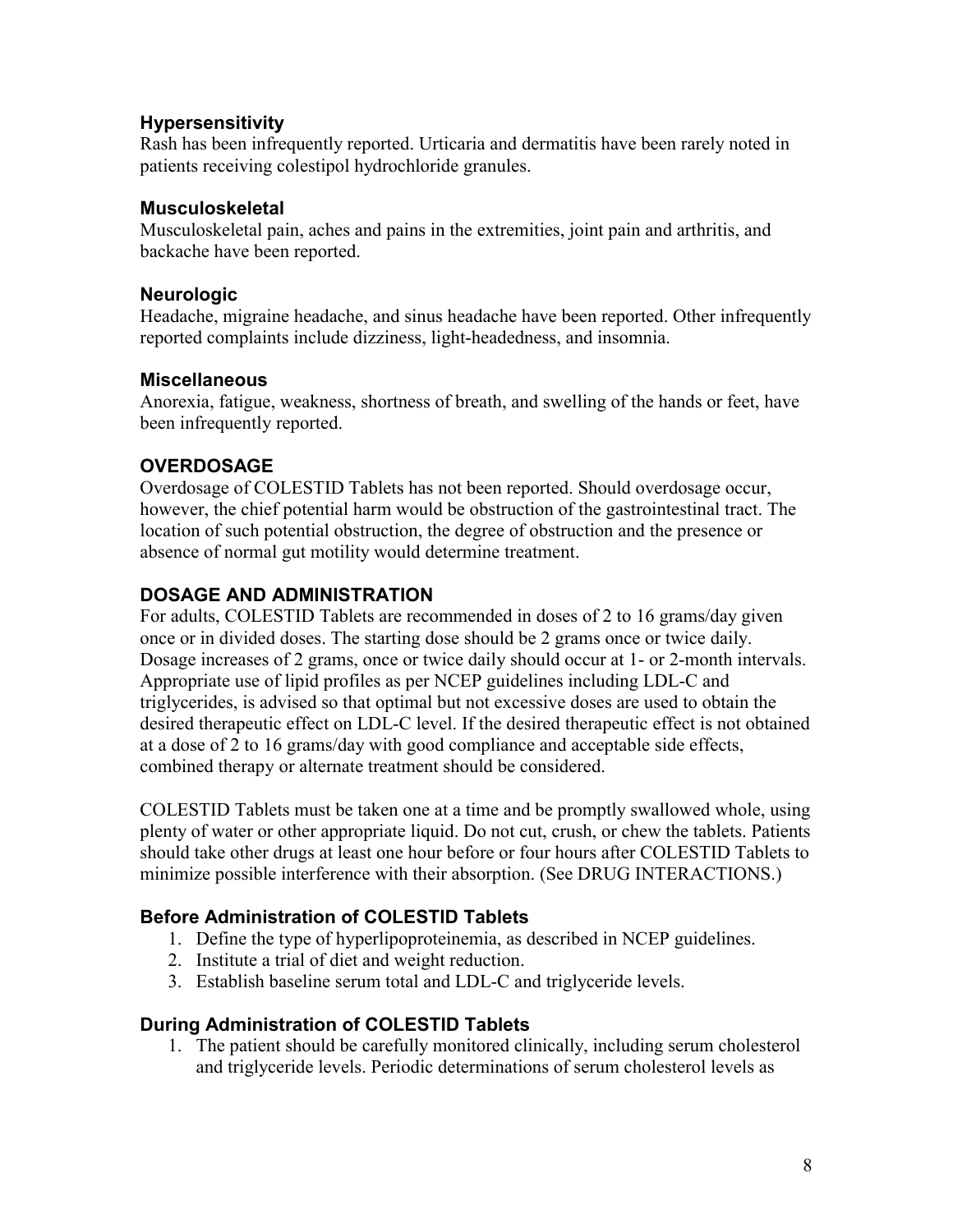outlined in the NCEP guidelines should be done to confirm a favorable initial and long-term response.

- 2. Failure of total or LDL-C to fall within the desired range should lead one to first examine dietary and drug compliance. If these are deemed acceptable, combined therapy or alternate treatment should be considered.
- 3. Significant rise in triglyceride level should be considered as indication for dose reduction, drug discontinuation, or combined or alternate therapy.

# **HOW SUPPLIED**

COLESTID Tablets are yellow, elliptical, imprinted U, and are supplied as follows: Bottles of 120 NDC 0009-0450-03

Each tablet contains 1 gram of micronized colestipol hydrochloride.

Store at controlled room temperature 20° to 25°C (68° to 77°F) [see USP].

# **REFERENCES**

- 1. Summary of the Second Report of the National Cholesterol Education Program (NCEP) Expert Panel on Detection, Evaluation, and Treatment of High Blood Cholesterol in Adults (Adult Treatment Panel II). *JAMA* 1993; 269(23):3015– 3023.
- 2. Lipid Metabolism-Atherogenesis Branch, National Heart, Lung, and Blood Institute, Bethesda, MD: The Lipid Research Clinics Coronary Primary Prevention Trial Results. I. Reduction in Incidence of Coronary Heart Disease. *JAMA* 1984; 251:351–364.
- 3. Parra HJ, et al. Differential electroimmunoassay of human LpA-I lipoprotein particles on ready-to-use plates. *Clin. Chem.* 1990; 36(8):1431–1435.
- 4. Barbaras R, et al. Cholesterol efflux from cultured adipose cells is mediated by LpAI particles but not by LpAI:AII particles. *Biochem. Biophys. Res. Comm.* 1987; 142(1):63–69.
- 5. Kane JP, et al. Normalization of low-density-lipoprotein levels in heterozygous familial hypercholesterolemia with a combined drug regimen. *N Engl. J. Med.* 1981; 304:251–258.
- 6. Illingworth DR, et al. Colestipol plus nicotinic acid in treatment of heterozygous familial hypercholesterolemia. *Lancet* 1981; 1:296–298.
- 7. Kuo PT, et al. Familial type II hyperlipoproteinemia with coronary heart disease: Effect of diet-colestipol-nicotinic acid treatment. *Chest* 1981; 79:286–291.
- 8. Blankenhorn DH, et al. Beneficial Effects of Combined Colestipol-Niacin Therapy on Coronary Atherosclerosis and Coronary Venous Bypass Grafts. *JAMA* 1987; 257(23):3233–3240.
- 9. Cashin-Hemphill L, et al. Beneficial Effects of Colestipol-Niacin on Coronary Atherosclerosis: A 4-Year Follow-up. *JAMA* 1990; 264:3013–3017.
- 10. Brown G. et al. Regression of Coronary Artery Disease as a Result of Intensive Lipid-Lowering Therapy in Men with High Levels of Apolipoprotein B. *N. Engl. J. Med.* 1990; 323:1289–1298.